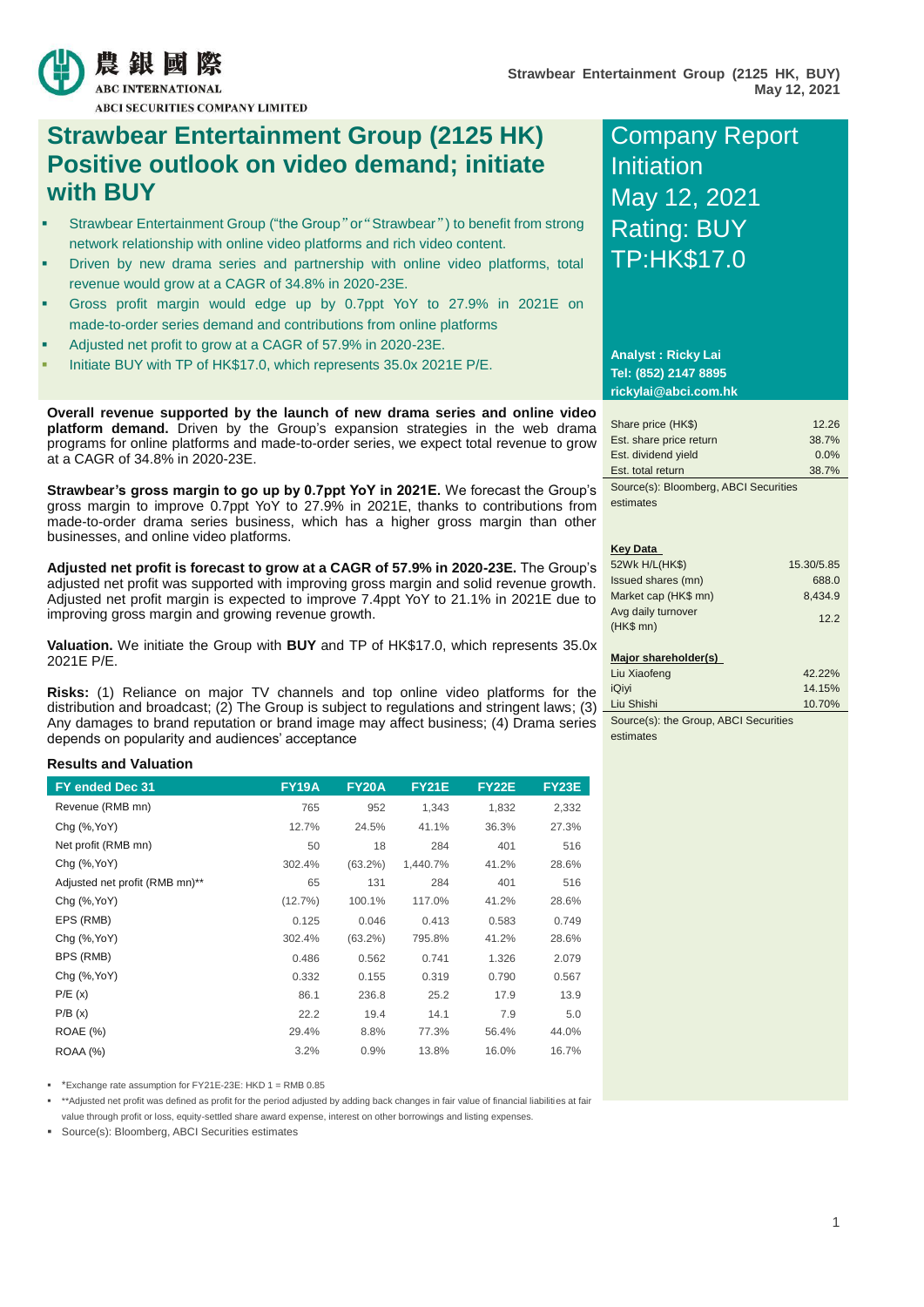

# **Background introduction**

Strawbear Entertainment Group ("Strawbear" or "the Group") is a drama series distribution company engaging in the businesses of (i) licensing the broadcasting rights of self-produced drama series; (ii) licensing the broadcasting rights of outright-purchased drama series; (iii) production services for made-to-order drama series. The Group's customers include TV channels, online video platforms, and third-party distributors. The Group was listed in HKEX in 2020 with stock code of (2125 HK).

# **(1) Licensing of the broadcasting rights of self-produced drama series**

The Group produces self-produced drama series and licenses the related broadcasting rights to major TV channels, top online video platforms, and third-party distributors.





Source(s): the Group

### **(2) Licensing of the broadcasting rights of outright-purchased drama series**

In this segment, the Group purchases the broadcasting rights of drama series from copyright owners, which are mainly online video platforms or drama series producers, and licenses such broadcasting rights to TV channels, third-party distributors, or online video platforms. Strawbear charges TV channels, third-party distributors or online video platforms a fixed-amount licensing fee of each episode for broadcasting of outright-purchased drama series.





Source(s): the Group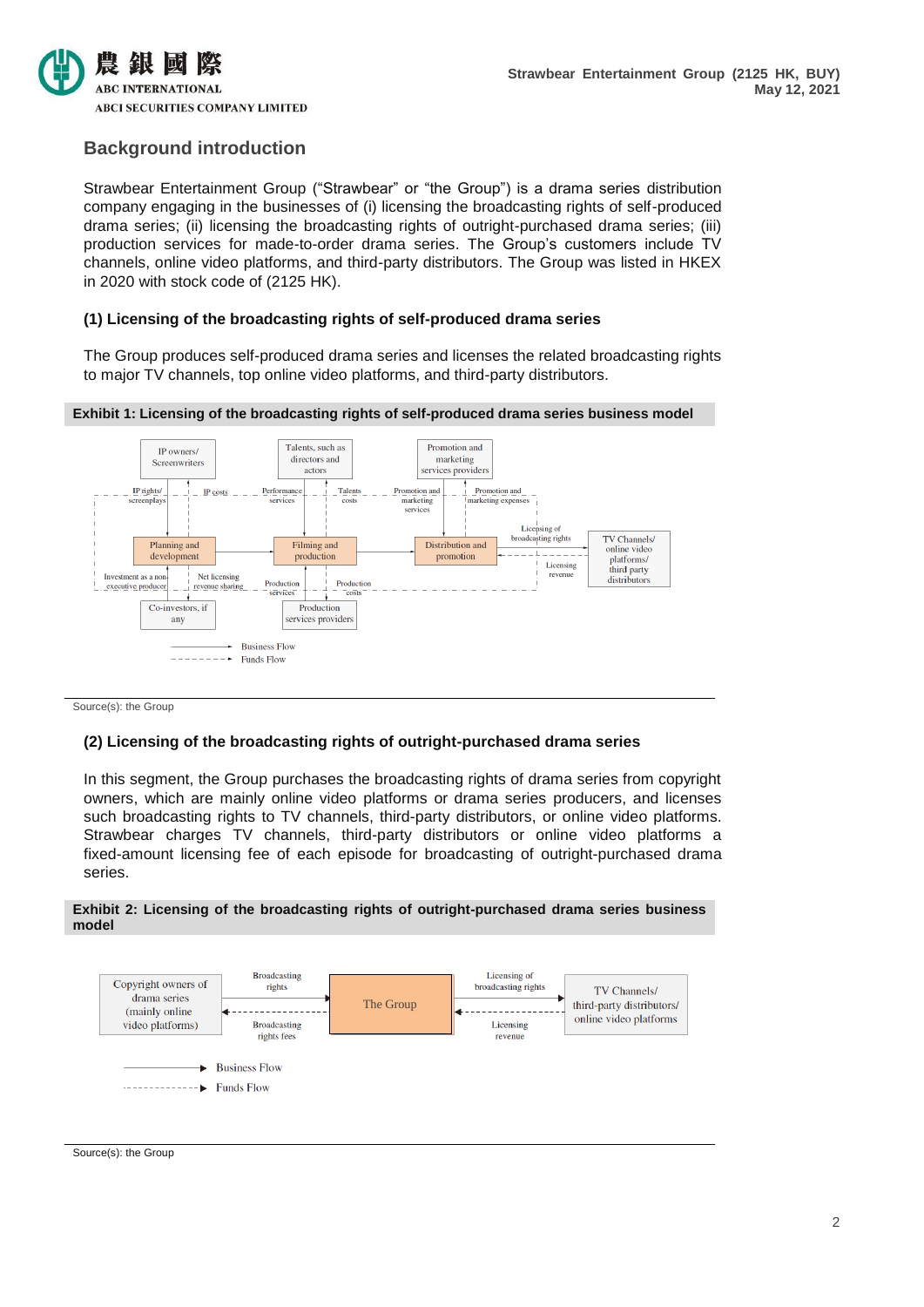

**ABCI SECURITIES COMPANY LIMITED** 

#### **(3) Made-to-order drama series production business**

The Group produces made-to-order drama series by charging online video platforms production fees for provision of the overall production services, including cast talents and filming and production crew assembling, production management and quality control, as well as post-production editing. Strawbear pays the related IP costs to screenwriters for their screenplays, talent costs to directors and actors for their performance services, and production costs to third-party production services providers, such as animation and visual effects studios, for their complementary production services.



Source(s): the Group

### **Licensing of the broadcasting rights of self-produced drama series as the main revenue source**

The licensing of broadcasting rights of self-produced drama series business is Strawbear's core revenue driver. The Group generated over 52.4% of its overall revenue from the licensing of broadcasting rights of self-produced drama series in 2020.





Source(s): the Group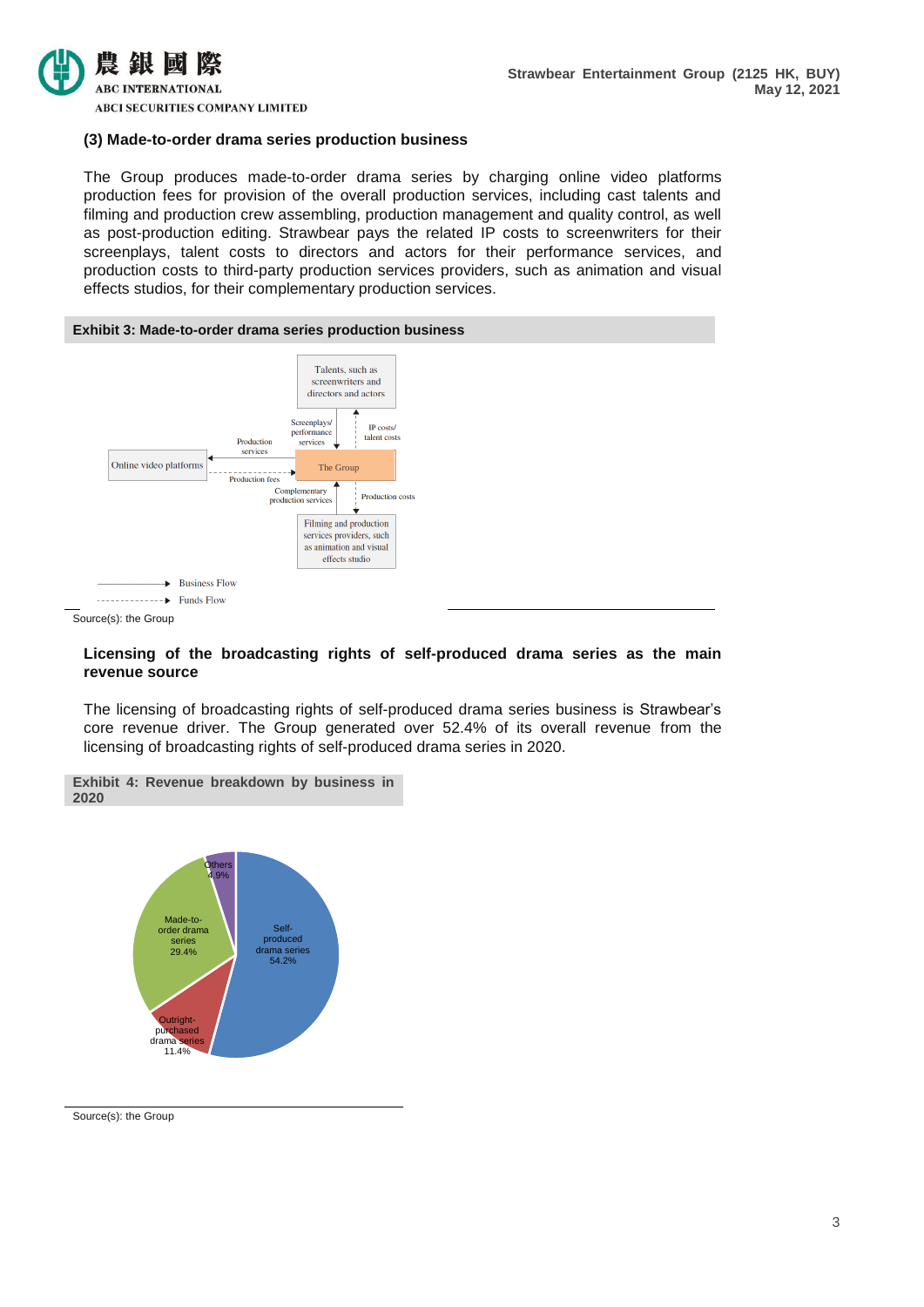

# **Strengths of the Group**

# **(1) A large and diversified pool of IP rights**

The Group maintains an adequate level of IP reserves (20 to 30 IPs) for drama series productions.

# **(2) Well-established relationships with producers and filming and production studios**

Strawbear co-operates with production studios, producers for drama series from TV channels, and online video platforms. The Group has worked with six drama series filming or production studios, including Mandala Media, for drama series production. Strawbear has also acquired Nova Film, which is an industry-leading visual arts post-production house and also one of the Group's five largest suppliers.

# **(3) Well-established distribution channels**

The Group has well-established relationships with various distribution channels, in particular the top five TV channels and the top three online video platforms in the PRC drama series market with aggregate shares reaching ~71.3%, as calculated by the number of the first-run broadcast drama series in 2019. According to Frost & Sullivan (F&S), the Group was the only drama series producer and distributor that distributed new drama series on all of the top five TV channels and the top three online video platforms in 2019.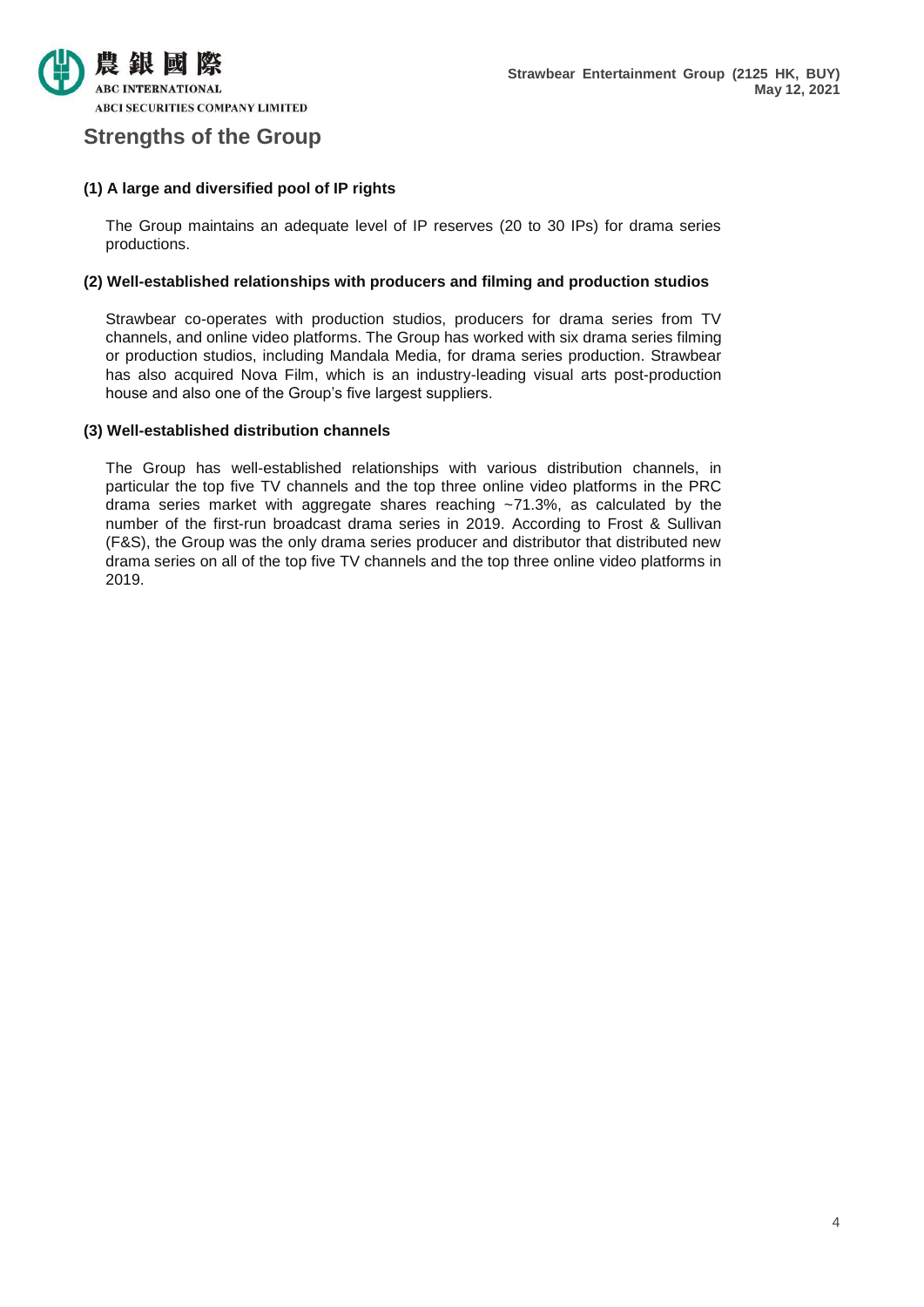

# **Industry outlook**

The drama series market can be divided into two segments: (1) TV series market; (2) web series market. The TV drama series can be distributed to both the TV channels and online media platforms; the web drama series can only be broadcast on the internet media platforms.

# **Drama series market size in China**

According to F&S, the market size of the drama series in China, as measured by the licensing, distribution and advertising revenues, grew from RMB 83.0bn in 2015 to RMB 99.1bn in 2019, representing a CAGR of 4.5% in 2015-19. Driven by increasing internet penetration and diversified broadcasting channels, the market size of drama series in China is expected to reach RMB 121.3bn in 2024E, representing a CAGR of 4.1% in 2019-24E.

### **Growth in web series drama market outpacing the TV series drama market**

Due to internet proliferation, many online video platforms have attracted a massive user base with tremendous user engagement, representing significant monetization opportunities. According to Frost & Sullivan, the web series market reached RMB 18.1bn in 2019, representing a CAGR of 23.9% in 2015-19. The CAGR of web series market is estimated to reach 11.1% in 2019-24. The TV series market expanded from RMB 75.3bn in 2015 to RMB 81.0bn in 2019, which represents a CAGR of 1.8% in 2015-19. The CAGR of TV series market is estimated to reach 2.3% in 2019-24E.

# **Revenue of drama series generated from online video platforms is expected to grow at a CAGR of 8.9% in 2019-24**

Due to the decrease in advertising revenue of TV channels, the revenue of drama series generated from TV channels recorded a drop from RMB 60.5bn in 2015 to RMB 54.4bn in 2019. Recently, the online video platforms have increased their focus on web series, which led to a revenue surge of drama series from online video platforms. The revenue of drama series from online video platforms jumped from RMB 22.5bn in 2015 to RMB 44.7bn in 2019, representing a CAGR of 18.7% in 2015-19. The revenue of drama series generated from online video platforms is expected to reach RMB 68.3bn in 2024E, representing a CAGR of 8.9% in 2019-24E.



#### **Exhibit 5: Market size of drama series market Exhibit 6: Market size breakdown of drama series market by category**



Source(s): Frost & Sullivan Source(s): Frost & Sullivan Source(s): Frost & Sullivan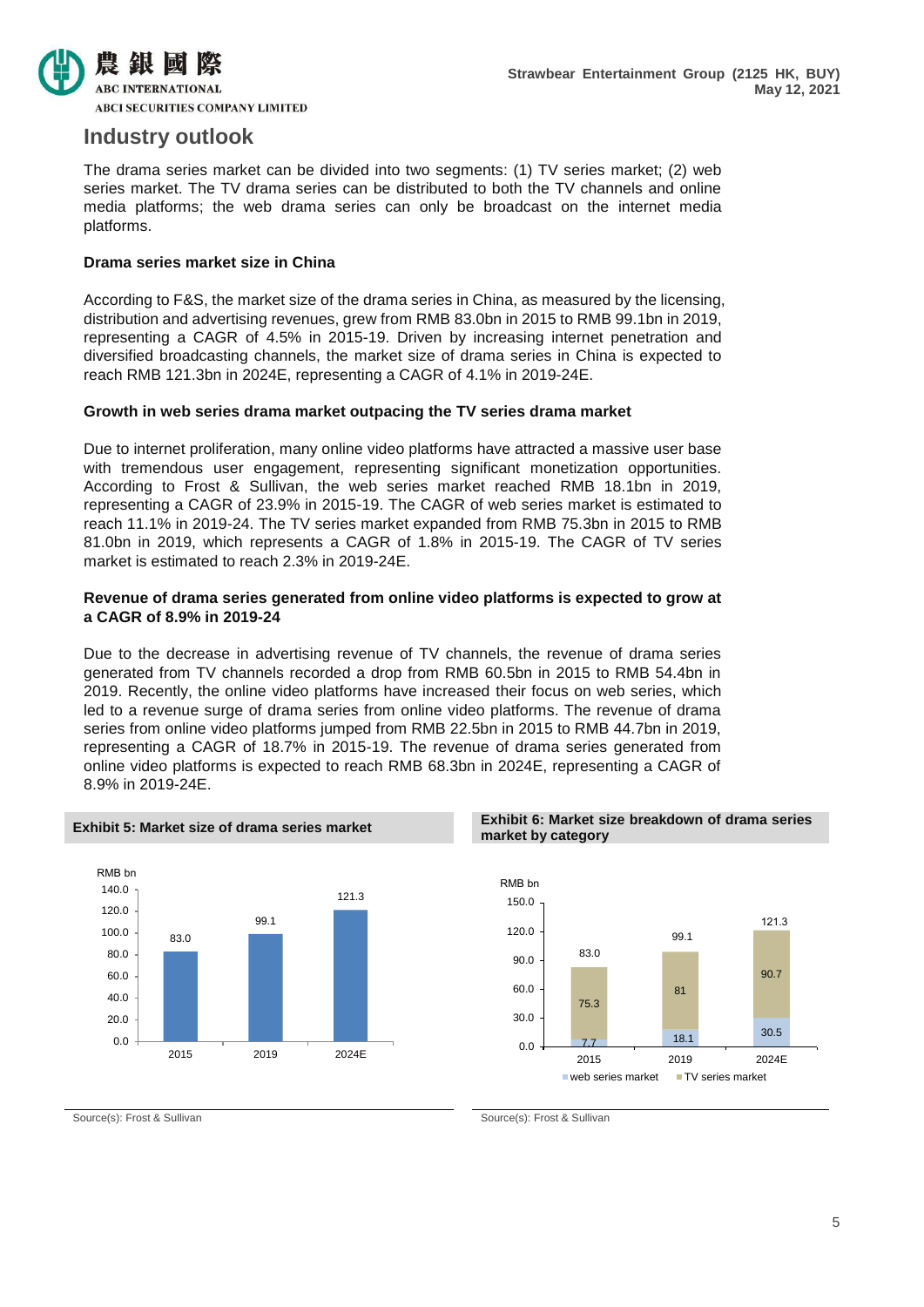

#### **Exhibit 7: Market size breakdown of drama series market by**  Exhil



Source(s): Frost & Sullivan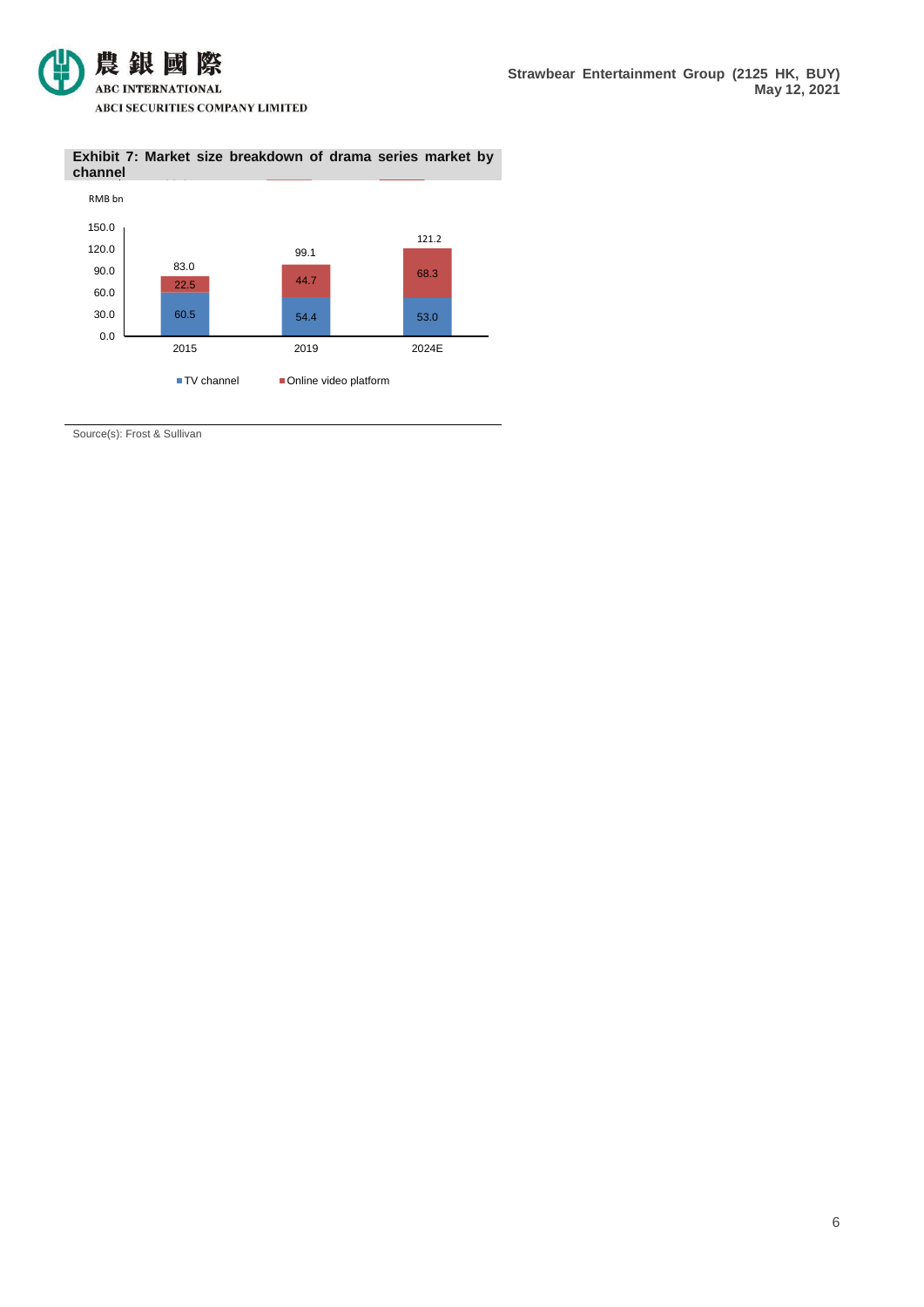

# **Business Analysis and Forecast**

# **Licensing of the broadcasting rights of self-produced drama series**

Strawbear charges TV channels and online video platforms for broadcasting and third-party distributors for sub-licensing its self-produced drama series. Self-produced drama series are developed either solely by the Group or jointly with third-party investors. The Group broadcasts three self-produced drama series in 2020 (The Love Lasts Two Minds, Inside Man and Unbending Will). Revenue generated by licensing of the broadcasting rights of self-produced drama series was down by 9.6% YoY to RMB 516mn in 2020 due to the low licensing fees of Unbending Will (which is a drama series with a smaller investment scale, fewer episodes, and a lower investment percentage from the Group). We expect the Group will introduce self-produced drama series with higher licensing fees in 2021E-23E. Driven by the launch of new drama series and online video platform demand, we project the Group's revenue from this segment to grow at a CAGR of 44.1% in 2020-23E.

# **Licensing of the broadcasting rights of outright-purchased drama series**

The Group purchases the broadcasting rights of drama series from copyright owners and licenses such broadcasting rights to TV channels, third-party distributors, and sometimes online video platforms. Revenue generated from broadcasting rights of outright-purchased drama series was down 40.6% YoY to RMB 109mn in 2020 because the outright-purchased drama series broadcast in 2019 were mostly first-run broadcast; its outright-purchased drama series broadcast in 2020 were mostly re-run broadcast with a smaller investment scale.

We project Strawbear's revenue in this segment to grow at a CAGR of -13.5% in 2020-23E. due to the Group's strategy of focusing on developing other businesses, such as licensing of the broadcasting rights of self-produced drama series and made-to-order drama series.

### **Made-to-order drama series**

The Group operates the made-to-order drama series business and licenses the broadcasting rights of its self-produced and outright-purchased drama series to online video platforms. The Group delivered three made-to-order drama series (Customer First, Marry Me, and Dating In The Kitchen) in 2020, compared to nil in 2019. The Group recorded RMB 280mn in revenue from made-to-order drama series business in 2020. The Group is expected to benefit from the strong relationship with online video platforms and increase its launch of made-to-order drama series programs. We forecast revenue from the segment to grow at a CAGR of 31.2% in 2020-23E.

# **Total revenue is forecast to grow at a CAGR of 34.8% in 2020-23E**

The Group has strong network relationships with online video platforms for video distributions and content supply. Driven by the Group's expansion in the web drama programs for online platforms, made-to-order series business, and self-produced drama series, we expect total revenue to grow at a CAGR of 34.8% in 2020-23E.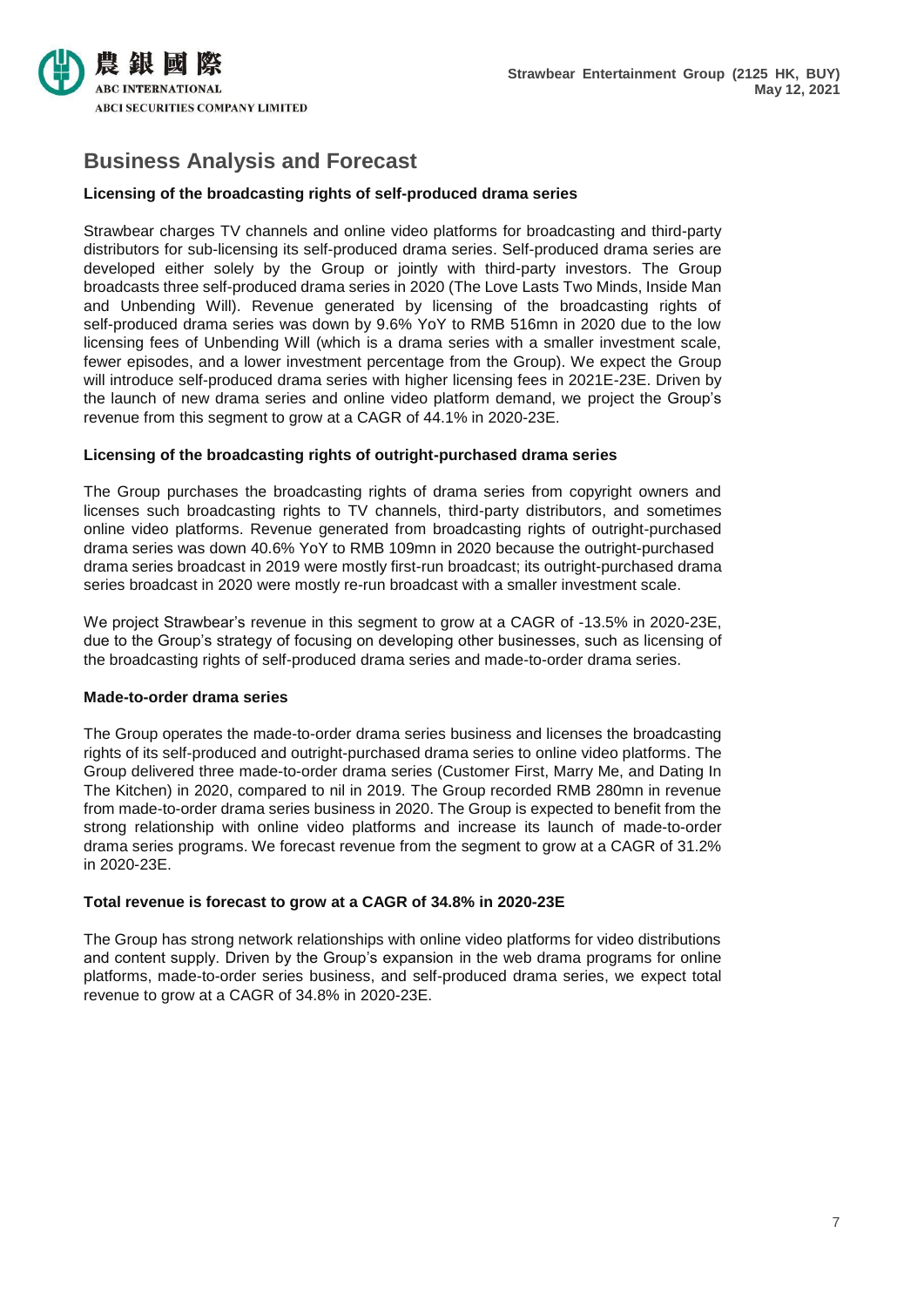

#### **Exhibit 8: Video pipelines**

|     | Video name                     | <b>Timeline</b> |
|-----|--------------------------------|-----------------|
| (1) | My Mr. Cat                     | 3Q21            |
| (2) | Our Destiny In Self-Redemption | 4Q21            |
| (3) | Handsome Yong Master           | 4Q21            |
| (4) | Flying To The Moon             | 1Q22            |
| (5) | Steal His Heart                | 1Q22            |
| (6) | Hello Baby                     | 2Q22            |
| (7) | The Wind Catcher               | 2022            |
| (8) | <b>Two Capitals</b>            | 2022            |

Source(s): the Group

#### **Exhibit 9: Revenue analysis**

| <b>RMB</b> mn                              | <b>FY19A</b> | <b>FY20A</b> | <b>FY21E</b> | <b>FY22E</b> | <b>FY23E</b> |
|--------------------------------------------|--------------|--------------|--------------|--------------|--------------|
| <b>Total revenue</b>                       | 765          | 952          | 1,343        | 1,832        | 2,332        |
| YoY                                        | 12.7%        | 24.5%        | 41.1%        | 36.3%        | 27.3%        |
| Self-produced drama series revenue         | 571          | 516          | 800          | 1,144        | 1,545        |
| YoY                                        | 28.3%        | $(9.6\%)$    | 55.0%        | 43.0%        | 35.0%        |
| Outright-purchased<br>drama series revenue | 183          | 109          | 76           | 70           | 70           |
| YoY                                        | $(18.2\%)$   | $(40.6\%)$   | $(25.0\%)$   | $(13.0\%)$   | $(8.0\%)$    |
| Made to order drama series revenue         | $\mathbf 0$  | 280          | 406          | 540          | 632          |
| YoY                                        | N/A          | N/A          | 45.0%        | 33.0%        | 17.0%        |
| Others revenue                             | 10           | 47           | 61           | 77           | 85           |
| YoY                                        | 8.0%         | 352.2%       | 30.0%        | 25.0%        | 11.0%        |

Source(s): the Group, ABCI Securities estimates

# **Profit margins analysis**

Gross profit margin increased 13.2ppt YoY to 27.3% in 2020 due to the higher revenue contribution from made-to-order drama series business as well as improved gross margin in self-produced drama series and outright-purchased drama series businesses. We forecast gross margin to go up by 0.7ppt/0.8ppt to 27.9%/ 28.8% in 2021E-22E due to increased contributions from made-to-order drama series business and online video platforms. The gross margin for distributing video series to online platforms is much higher than distributing to TV and third-party channels. Revenue growth and the improved gross margin would result in a gross profit CAGR of 37.7% in 2020-23E.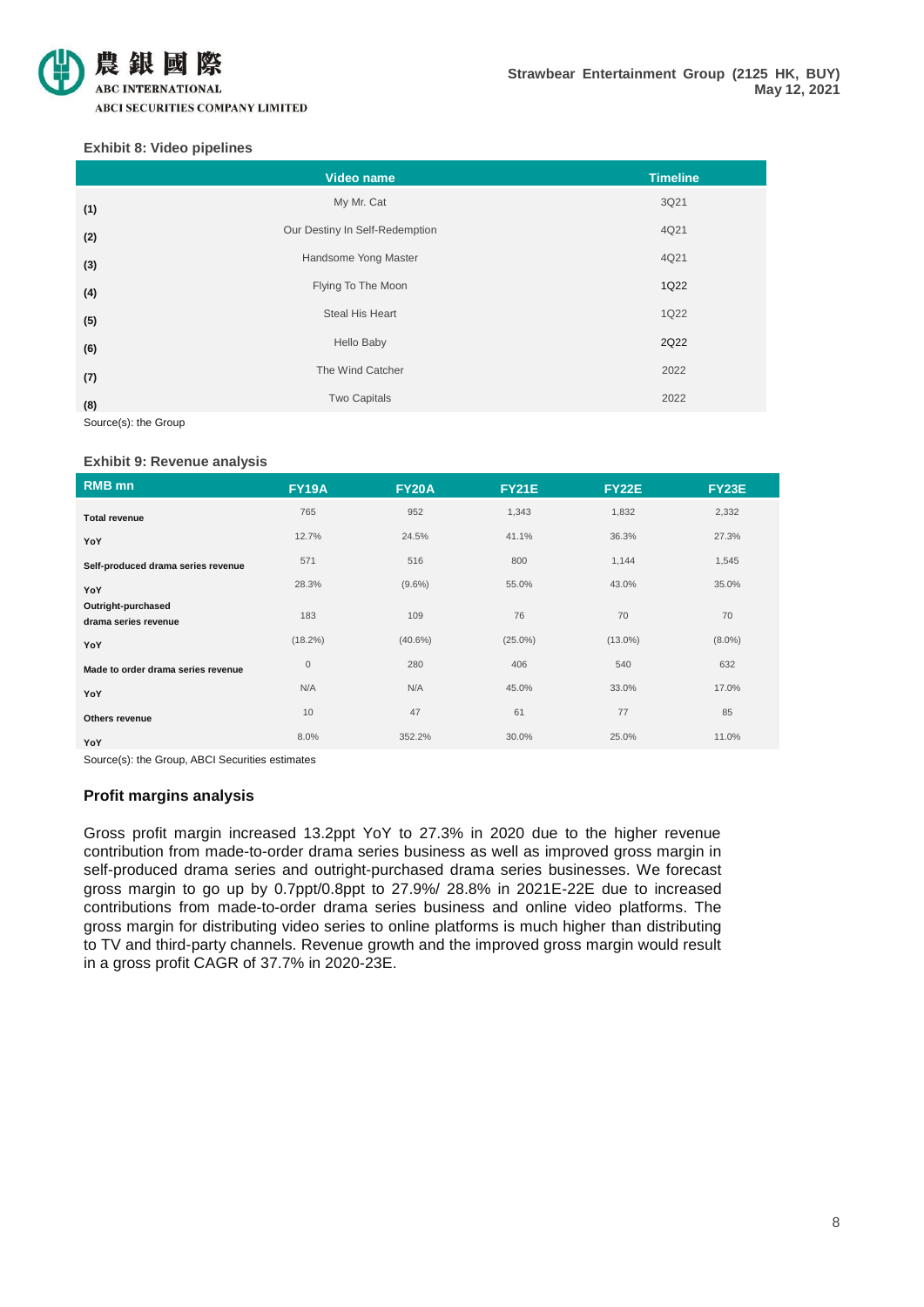





Source(s): the Group, ABCI Securities estimates Source(s): the Group, ABCI Securities estimates

### **Adjusted net profit is expected to grow at a CAGR of 57.9% in 2020-23E**

The Group's adjusted net profit (net profit excluding changes in fair value of financial liabilities at fair value through profit or loss, equity-settled share award expense, interest on other borrowings and listing expenses) improved by 108.1% YoY in 2020, thanks to higher gross margin and revenue growth. Adjusted net profit margin is expected to improve 7.4ppt yoy to 21.1% in 2021E due to improving gross margin and growing revenue growth. Overall adjusted net profit is estimated to improve 117.0% YoY in 2021E. We project the Group's adjusted net profit to expand at a CAGR of 57.9% in 2020-23E.



Source(s): the Group, ABCI Securities estimates Source(s): the Group, ABCI Securities estimates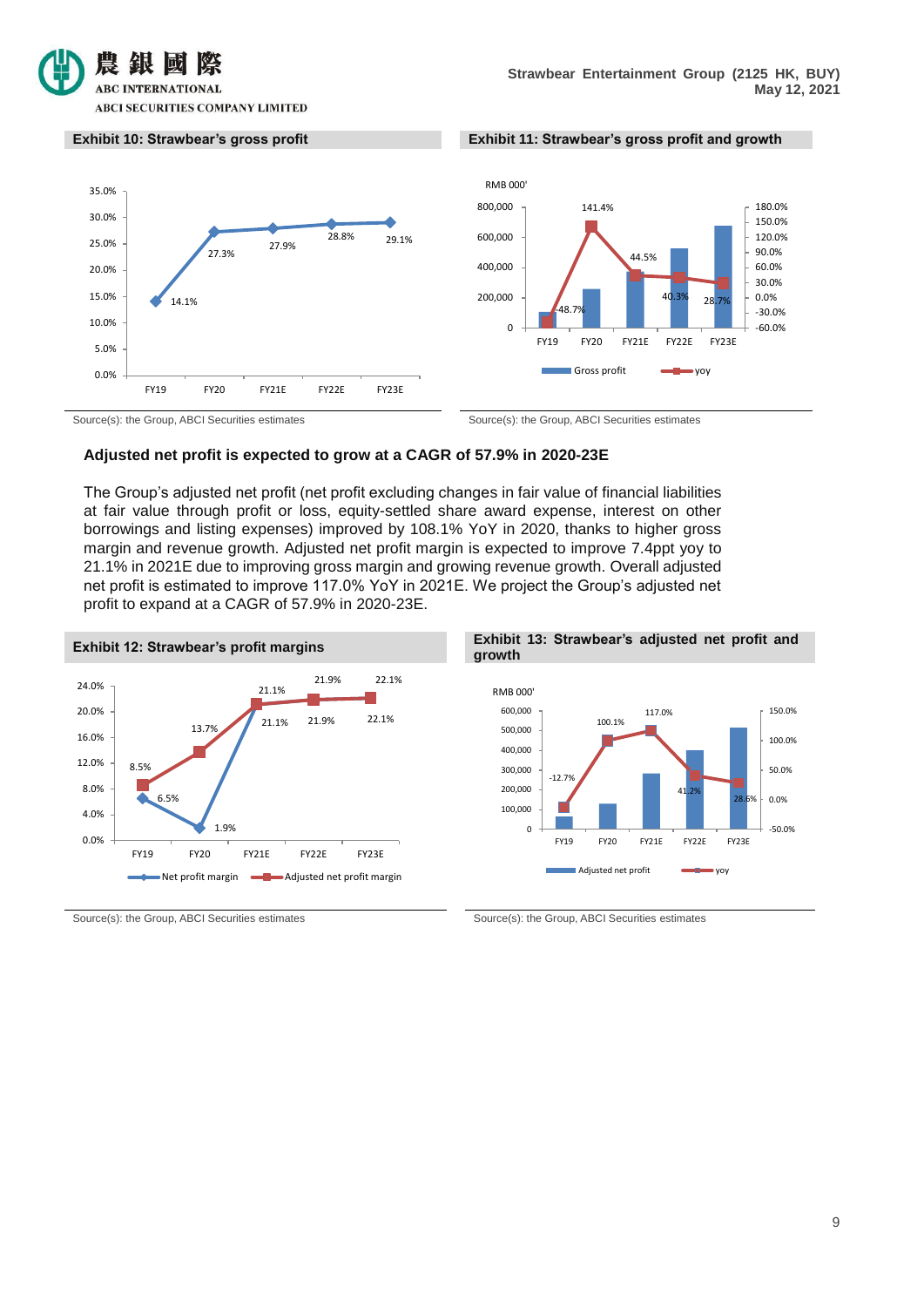

# **Valuation**

Our DCF-derived TP of the Group is HK\$17.0 (WACC: 11.9%; perpetuity growth rate: 2.1%), representing 35.0x 2021E P/E. Recommend **BUY** with 38.7% upside potential. We forecast the Group's ROAE and ROAA to have significant improvement in 2021E with 77.3%/ 13.8%, compared to 8.8%/ 0.9% in 2020, respectively.

### **Exhibit 14: Peer comparison table**

|                              |               |        |            | P/E        |            |            | P/B  |            | <b>ROE</b> | <b>ROA</b> | EV/<br><b>EBITDA</b> |
|------------------------------|---------------|--------|------------|------------|------------|------------|------|------------|------------|------------|----------------------|
|                              | <b>Ticker</b> | Price* | <b>20A</b> | <b>21E</b> | <b>22E</b> | <b>20A</b> | 21E  | <b>22E</b> | <b>21E</b> | 21E        | <b>21E</b>           |
|                              |               |        |            |            |            |            |      |            |            |            |                      |
| <b>Zhejiang Huace</b>        | 300133 CH     | 6.27   | n.a.       | 26.0       | 19.2       | 2.3        | 2.1  | 1.9        | 6.5        | 4.3        | 22.0                 |
| <b>Beijing Enlight Media</b> | 300251 CH     | 11.72  | 38.0       | 74.0       | 31.0       | 4.0        | 3.8  | 3.3        | 4.4        | 3.5        | 30.5                 |
| <b>Tyzone Media Co</b>       | 603721 CH     | 19.37  | 55.0       | 20.1       | 13.0       | 3.1        | n.a. | n.a.       | 12.0       | 5.1        | n.a.                 |
| Mango Excellent Media        | 300413 CH     | 64.90  | 70.5       | 55.0       | 31.0       | 12.0       | 7.5  | 6.5        | 13.0       | 8.0        | 18.0                 |
| Huayi Brothers Media         | 300027 CH     | 3.63   | n.a.       | 22.0.      | 19.0       | 2.5        | 2.0  | 1.8        | 3.5        | 4.0        | 7.9                  |
| Average                      |               |        | 60.2       | 44.5       | 23.9       | 4.8        | 4.0  | 3.5        | 8.0        | 5.1        | 24.0                 |

Note: All figures were based on closing price on May 11, 2021

Source(s): Bloomberg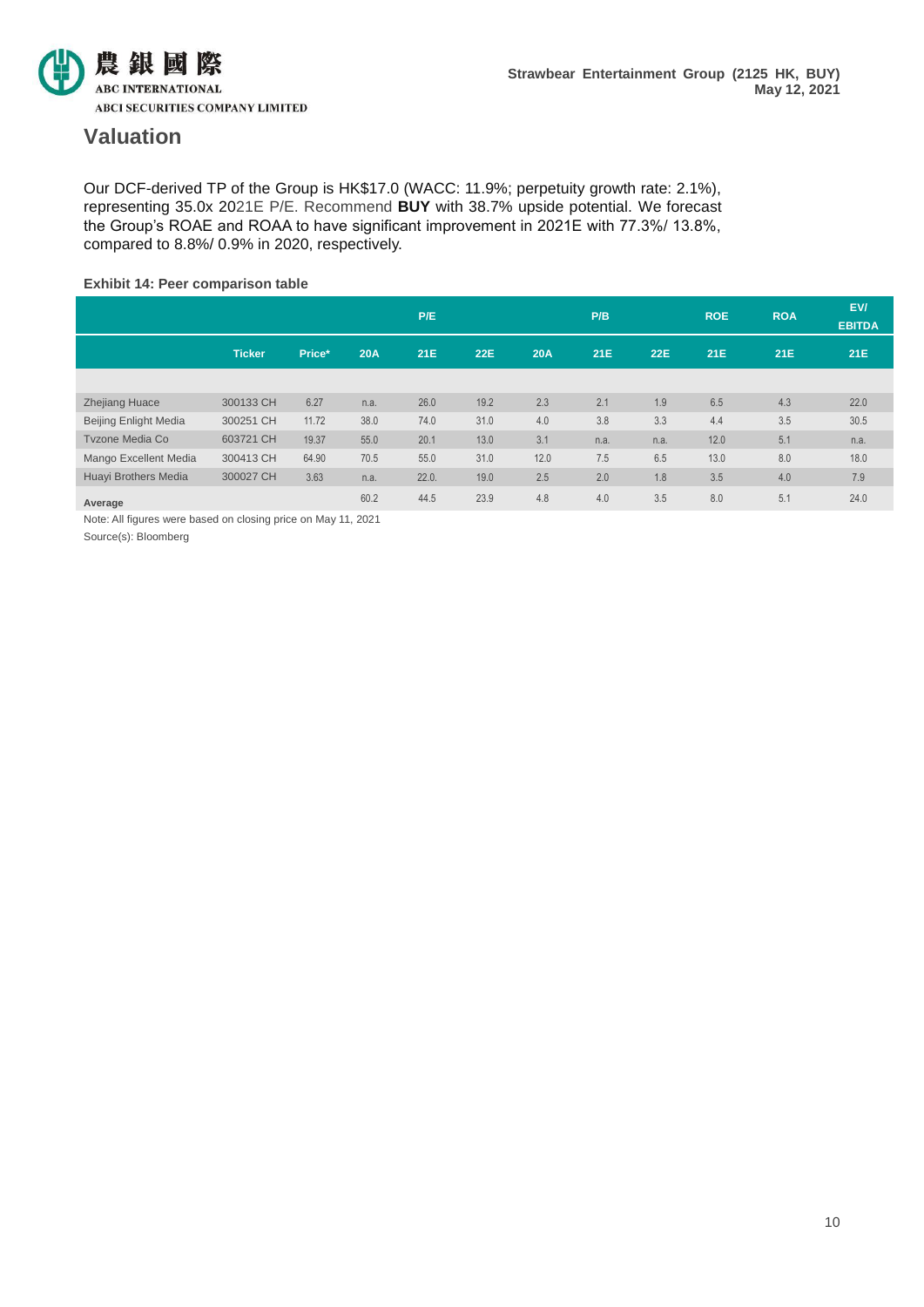

# **Risk factors**

# **Drama series depends on popularity and audiences' acceptance**

The Group's revenue is dependent on the popularity and audience acceptance of its drama series. If the Group's drama series are not accepted or favored by audiences, its business model cannot be sustained.

# **Reliance on major TV channels and top online video platforms for the distribution and broadcast**

Strawbear generated its revenue by distributing drama series on TV channels and online video platforms. The Group needs to maintain a good relationship with these distribution channels.

# **Production risk**

Revenue derived from the self-produced drama series will be adversely affected by the disruption of production caused by various factors such as the outbreak of COVID-19. Any changes or delay in drama series production will affect the Group's revenue.

### **Our forecasts are based on assumptions**

Our forecasts are based on a number of assumptions such as number of drama series produced and these assumptions may deviate from the actual figures which may result in discrepancy.

# **Any damages to brand reputation or brand image may affect business**

The Group's business depends highly on brand reputation and image. Its business will be affected if its brand is compromised.

# **The Group is subject to regulations and stringent laws**

The Group's business operations are subject to extensive government regulations and compliance requirements. Any promulgation of additional or more stringent laws or regulations on the distribution of drama series by the PRC government may result in an adverse effect on the Group's business and results. If the Group's licenses or permits are revoked, its financial results will be significantly affected.

### **Uneven video revenue distribution**

The Group may launch its video series in different time, which result in uneven revenue distribution.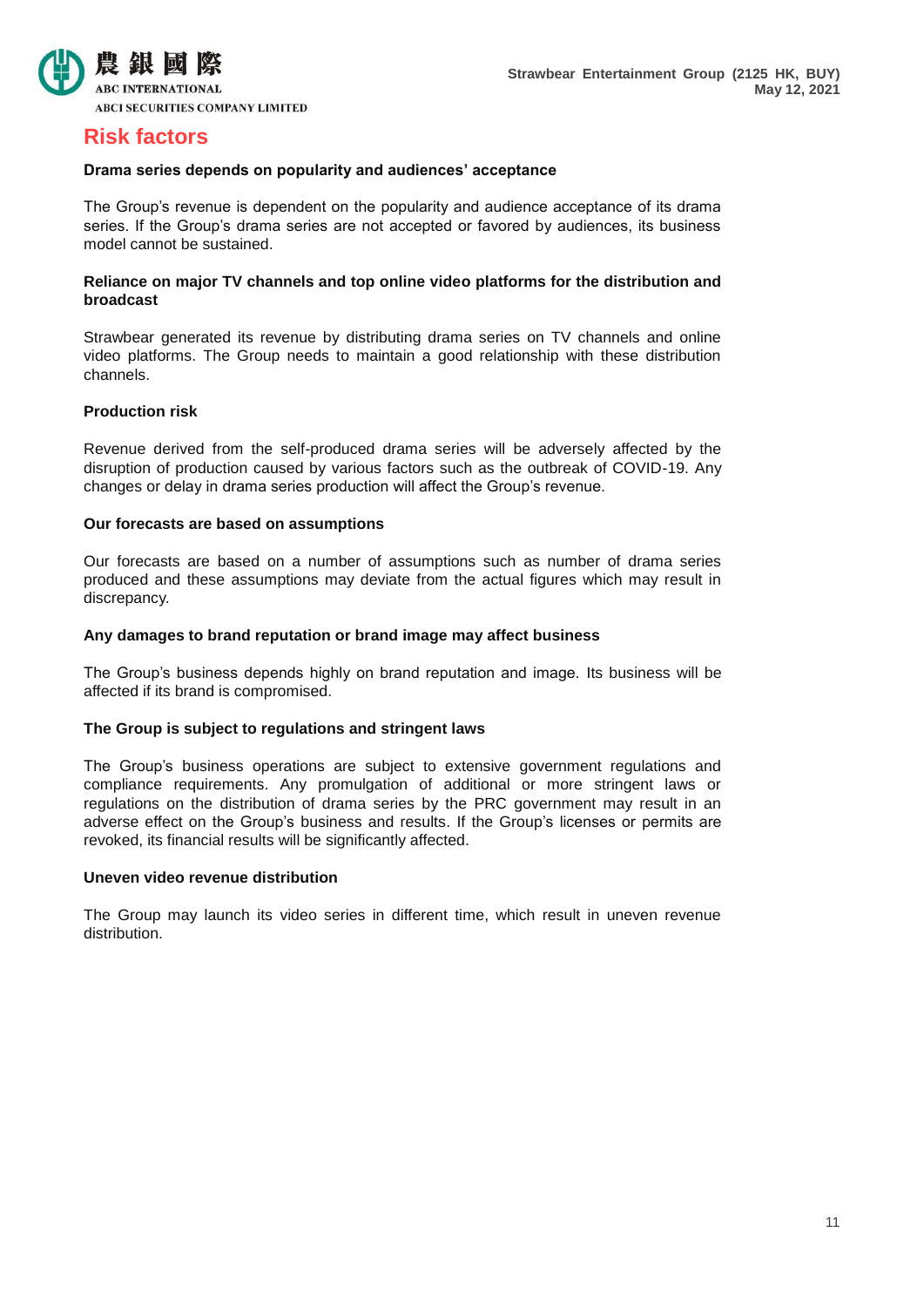

**ABCI SECURITIES COMPANY LIMITED** 

#### **Consolidated income statement**

| As of Dec 31 (RMB '000)           | <b>FY19A</b> | <b>FY20A</b> | <b>FY21E</b> | <b>FY22E</b> | <b>FY23E</b> |
|-----------------------------------|--------------|--------------|--------------|--------------|--------------|
| Self-produced drama series        | 571,412      | 516,302      | 800,268      | 1,144,383    | 1,544,918    |
| Outright-purchased drama series   | 183,272      | 108,782      | 75,727       | 70,291       | 70,292       |
| Made-to-order drama series        | $\mathbf 0$  | 280,189      | 406,274      | 540,344      | 632,203      |
| <b>Others</b>                     | 10,413       | 47,089       | 61,216       | 76,520       | 84,937       |
| <b>Total revenue</b>              | 765,097      | 952,362      | 1,343,485    | 1,831,538    | 2,332,349    |
|                                   |              |              |              |              |              |
| <b>Cost of sales</b>              | (657, 457)   | (692, 541)   | (968, 052)   | (1,304,775)  | (1,654,619)  |
| <b>Gross profit</b>               | 107,640      | 259,821      | 375,432      | 526,763      | 677,730      |
| Other income and gains            | 34,343       | 24,882       | 26,126       | 27,432       | 28,804       |
| Selling and distribution expenses | (33, 498)    | (80, 972)    | (61, 800)    | (86,082)     | (111, 953)   |
| <b>Administrative expenses</b>    | (17, 655)    | (68, 017)    | (33, 587)    | (45, 788)    | (58, 309)    |
| <b>Others</b>                     | (15, 124)    | (77, 350)    | 332          | 355          | 373          |
| <b>Finance costs</b>              | (9,734)      | (9,944)      | (10, 640)    | (11, 385)    | (12, 182)    |
|                                   |              |              |              |              |              |
| Profit before tax                 | 65,972       | 48,420       | 295,863      | 411,295      | 524,463      |
| Tax                               | (15, 572)    | (30, 228)    | (15, 572)    | (15, 572)    | (15, 571)    |
| <b>Profit after tax</b>           | 50,400       | 18,192       | 280,291      | 395,723      | 508,892      |
| Net profit                        | 50,032       | 18,430       | 283,957      | 400,900      | 515,550      |
| <b>Non-controlling interests</b>  | 368          | (238)        | (3,667)      | (5, 177)     | (6,658)      |
| Adjusted net profit               | 65,396       | 136,087      | 283,957      | 400,900      | 515,550      |
| EPS (RMB)                         | 0.125        | 0.046        | 0.413        | 0.583        | 0.749        |

\*Adjusted net profit was defined as profit for the period adjusted by adding back changes in fair value of financial liabilities at fair value through profit or loss, equity-settled share award expense, interest on other borrowings and listing expenses.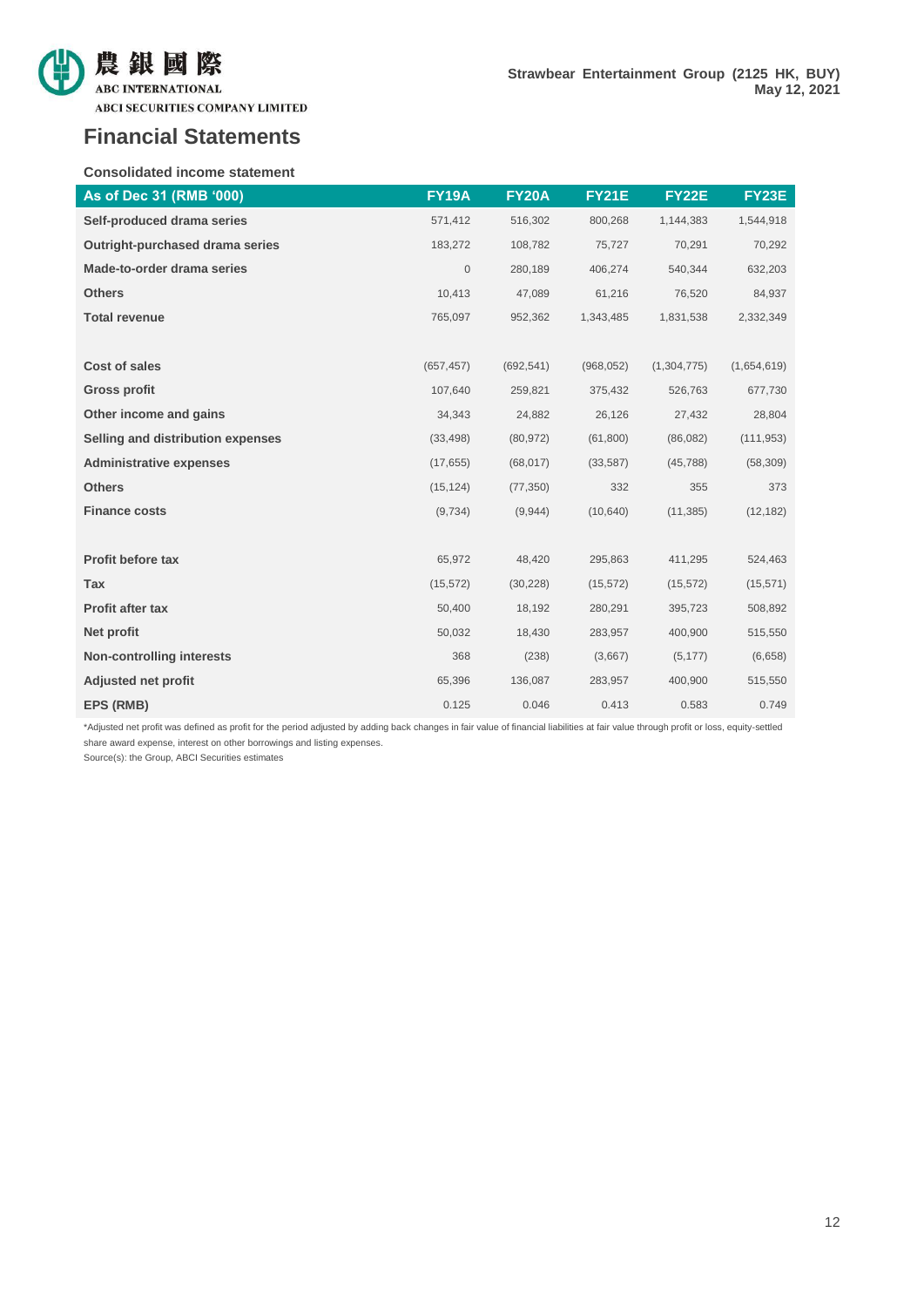

ABCI SECURITIES COMPANY LIMITED **Consolidated balance sheet**

| As of Dec 31 (RMB '000)                                    | <b>FY19A</b> | <b>FY20A</b> | <b>FY21E</b> | <b>FY22E</b> | <b>FY23E</b> |
|------------------------------------------------------------|--------------|--------------|--------------|--------------|--------------|
| PPE                                                        | 2,665        | 9,411        | 9,693        | 9,984        | 10,284       |
| Others                                                     | 194,508      | 186,683      | 161,513      | 161,137      | 160,780      |
| <b>Total non-current assets</b>                            | 197,173      | 196,094      | 171,207      | 171,121      | 171,064      |
|                                                            |              |              |              |              |              |
| Inventories                                                | 919,119      | 856,338      | 899,155      | 944,113      | 991,318      |
| Trade and notes receivables                                | 485,396      | 440,731      | 498,026      | 562,769      | 635,929      |
| cash at bank and on hand                                   | 52,349       | 95,598       | 1,366,639    | 1,657,178    | 2,066,791    |
| Others                                                     | 398,218      | 271,159      | 248,324      | 255,704      | 613,529      |
| <b>Total current assets</b>                                | 1,855,082    | 1,663,826    | 3,012,144    | 3,419,765    | 4,307,568    |
| <b>Total assets</b>                                        | 2,052,255    | 1,859,920    | 3,183,351    | 3,590,886    | 4,478,631    |
|                                                            |              |              |              |              |              |
| Trade payable                                              | 449,190      | 238,351      | 262,186      | 288,405      | 317,245      |
| other payable and accrued expenses                         | 734,535      | 587,759      | 623,025      | 660,406      | 700,030      |
| Bank and other loans                                       | 125,000      | 159,000      | 170,130      | 182,039      | 194,782      |
| <b>Others</b>                                              | 245,546      | 160,804      | 1,094,330    | 992,073      | 1,246,236    |
| <b>Total current liabilities</b>                           | 1,554,271    | 1,145,914    | 2,149,671    | 2,122,923    | 2,458,294    |
|                                                            |              |              |              |              |              |
| Financial liabilities at fair value through profit or loss | 289,521      | 475,428      | 513,462      | 554,539      | 598,902      |
| Others                                                     | 14,012       | 13,941       | 12,544       | 11,307       | 10,211       |
| <b>Total non-current liabilities</b>                       | 303,533      | 489,369      | 526,006      | 565,846      | 609,113      |
| <b>Total liabilities</b>                                   | 1,857,804    | 1,635,283    | 2,675,677    | 2,688,769    | 3,067,407    |
| <b>Total equity</b>                                        | 194,451      | 224,637      | 507,674      | 902,117      | 1,411,224    |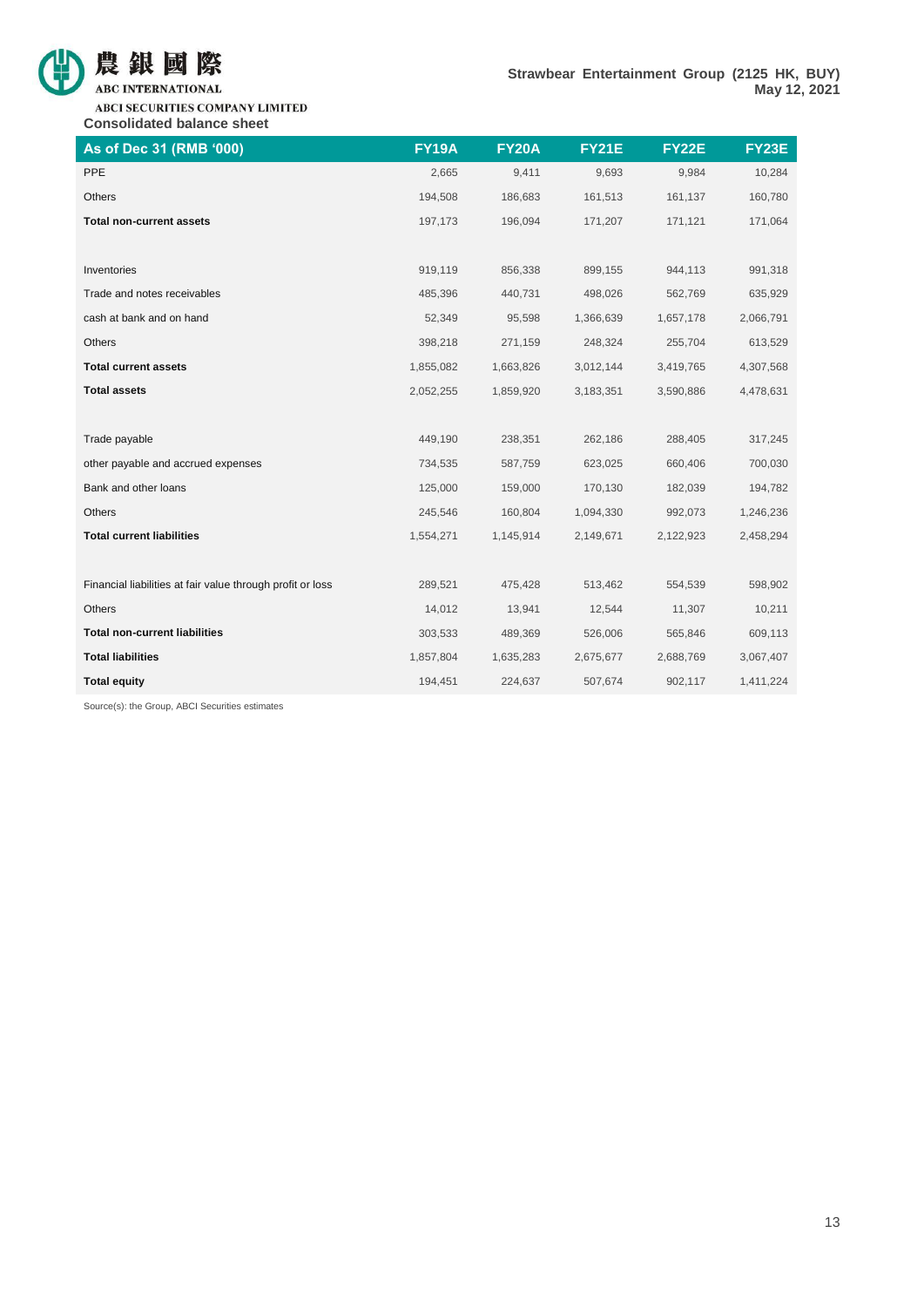

**ABCI SECURITIES COMPANY LIMITED Consolidated cash flow statement**

| As of Dec 31 (RMB '000)                              | <b>FY19A</b> | <b>FY20A</b> | <b>FY21E</b> | <b>FY22E</b> | <b>FY23E</b> |
|------------------------------------------------------|--------------|--------------|--------------|--------------|--------------|
| Operating cash flow before change in working capital | 83,476       | 177,003      | 372,768      | 500,631      | 616,174      |
| Change in working capital                            | (6,824)      | (123, 407)   | (48, 176)    | (53, 481)    | (59, 502)    |
| Interest paid                                        | (37, 518)    | (40, 843)    | (34, 717)    | (29, 509)    | (25,083)     |
| Net cash flows from/(used in) operating activities   | 39,134       | 12,753       | 289,875      | 417,640      | 531,589      |
|                                                      |              |              |              |              |              |
| Purchase of PPE                                      | (130)        | (2, 569)     | (3,083)      | (3,699)      | (4, 439)     |
| <b>Others</b>                                        | (186, 440)   | 25,936       | (38, 103)    | (30, 483)    | (24, 386)    |
| Net cash flows from/(used in) investing activities   | (186, 570)   | 23,367       | (41, 186)    | (34, 182)    | (28, 825)    |
|                                                      |              |              |              |              |              |
| Change in bank loans                                 | 75,000       | 23,500       | 11,130       | 11,909       | 12,743       |
| Interest paid                                        | (6,087)      | (18, 804)    | (15,983)     | (13,586)     | (11, 548)    |
| Others                                               | 33,617       | 2,433        | 450          | 360          | 288          |
| Net cash flows from/(used in) financing activities   | 102,530      | 7,129        | (4, 403)     | (1, 317)     | 1,483        |
|                                                      |              |              |              |              |              |
| Changes in cash and cash equivalents                 | (44,906)     | 43,249       | 244,286      | 382,142      | 504,246      |
| Cash and cash equivalents at beginning of the year   | 97,255       | 52,349       | 95,598       | 339,884      | 722,026      |
| Cash and cash equivalents at end of the year         | 52,349       | 95,598       | 339,884      | 722,026      | 1,226,272    |
|                                                      |              |              |              |              |              |

Source(s): the Group, ABCI Securities estimates

# **Financial Ratios**

| As of Dec 31               | <b>FY19A</b> | <b>FY20A</b> | <b>FY21E</b> | <b>FY22E</b> | <b>FY23E</b> |
|----------------------------|--------------|--------------|--------------|--------------|--------------|
| <b>ROAA</b>                | 3.2%         | 0.9%         | 13.8%        | 16.0%        | 16.7%        |
| <b>ROAE</b>                | 29.4%        | 8.8%         | 77.3%        | 56.4%        | 44.0%        |
| Gross profit margin        | 14.1%        | 27.3%        | 27.9%        | 28.8%        | 29.1%        |
| Net profit margin          | 6.5%         | 1.9%         | 21.1%        | 21.9%        | 22.1%        |
| Adjusted net profit margin | 8.5%         | 13.7%        | 21.1%        | 21.9%        | 22.1%        |
|                            |              |              |              |              |              |
| Growth:                    |              |              |              |              |              |
| Revenue                    | 12.7%        | 24.5%        | 41.1%        | 36.3%        | 27.3%        |
| <b>Gross profit</b>        | 14.1%        | 27.3%        | 27.9%        | 28.8%        | 29.1%        |
| Net profit                 | 302.4%       | $(63.2\%)$   | 1,440.7%     | 41.2%        | 28.6%        |
| <b>Adjusted net profit</b> | (12.7%)      | 100.1%       | 117.0%       | 41.2%        | 28.6%        |